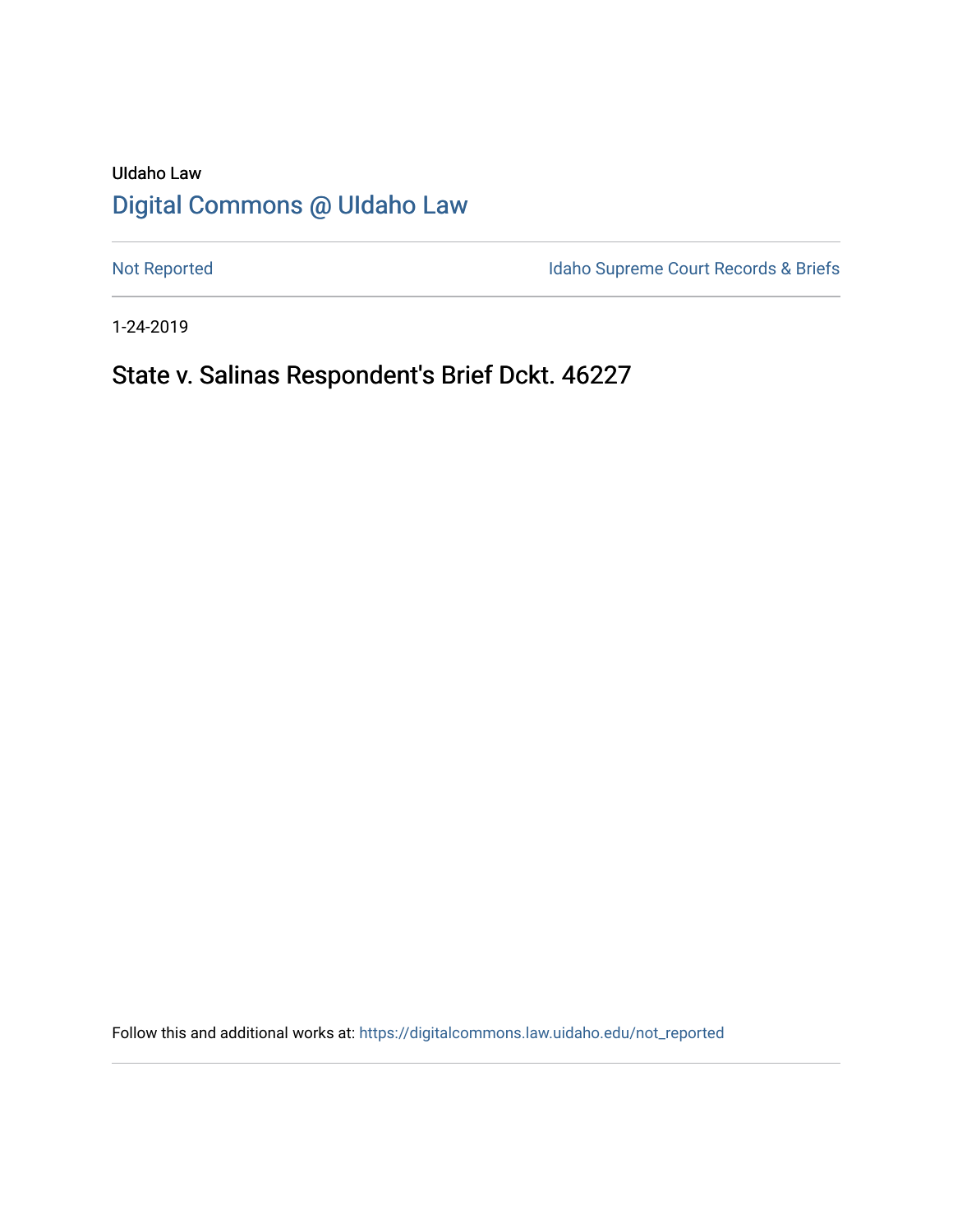Electronically Filed 1/24/2019 1:36 PM Idaho Supreme Court Karel Lehrman, Clerk of the Court By: Brad Thies, Deputy Clerk

LAWRENCE G. WASDEN Attorney General State of Idaho

PAUL R. PANTHER Deputy Attorney General Chief, Criminal Law Division

LORI A. FLEMING Deputy Attorney General P.O. Box 83720 Boise, Idaho 83720-0010 (208) 334-4534 E-mail: [ecf@ag.idaho.gov](mailto:ecf@ag.idaho.gov) 

## IN THE SUPREME COURT OF THE STATE OF IDAHO

| STATE OF IDAHO,        |                           |
|------------------------|---------------------------|
|                        | NO. 46227                 |
| Plaintiff-Respondent,  |                           |
|                        | Canyon County Case No.    |
| V.                     | CR14-17-20604             |
|                        |                           |
| MONICA LEANNE SALINAS, |                           |
|                        | <b>RESPONDENT'S BRIEF</b> |
| Defendant-Appellant.   |                           |
|                        |                           |

<u>Issue</u>

Is Salinas' sentencing challenge barred by the doctrine of invited error?

## Salinas' Sentencing Challenge Is Barred By The Doctrine Of Invited Error

The state charged Salinas with aggravated battery, with a persistent violator enhancement, and two counts of malicious injury to property. (R., pp.23-26, 36-37.) Pursuant to a plea agreement, Salinas pled guilty to aggravated battery and the state dismissed the remaining charges and the enhancement. (R., pp.39, 60, 69; 2/26/18 Tr., p.7, Ls.10-15; 5/16/18 Tr., p.4,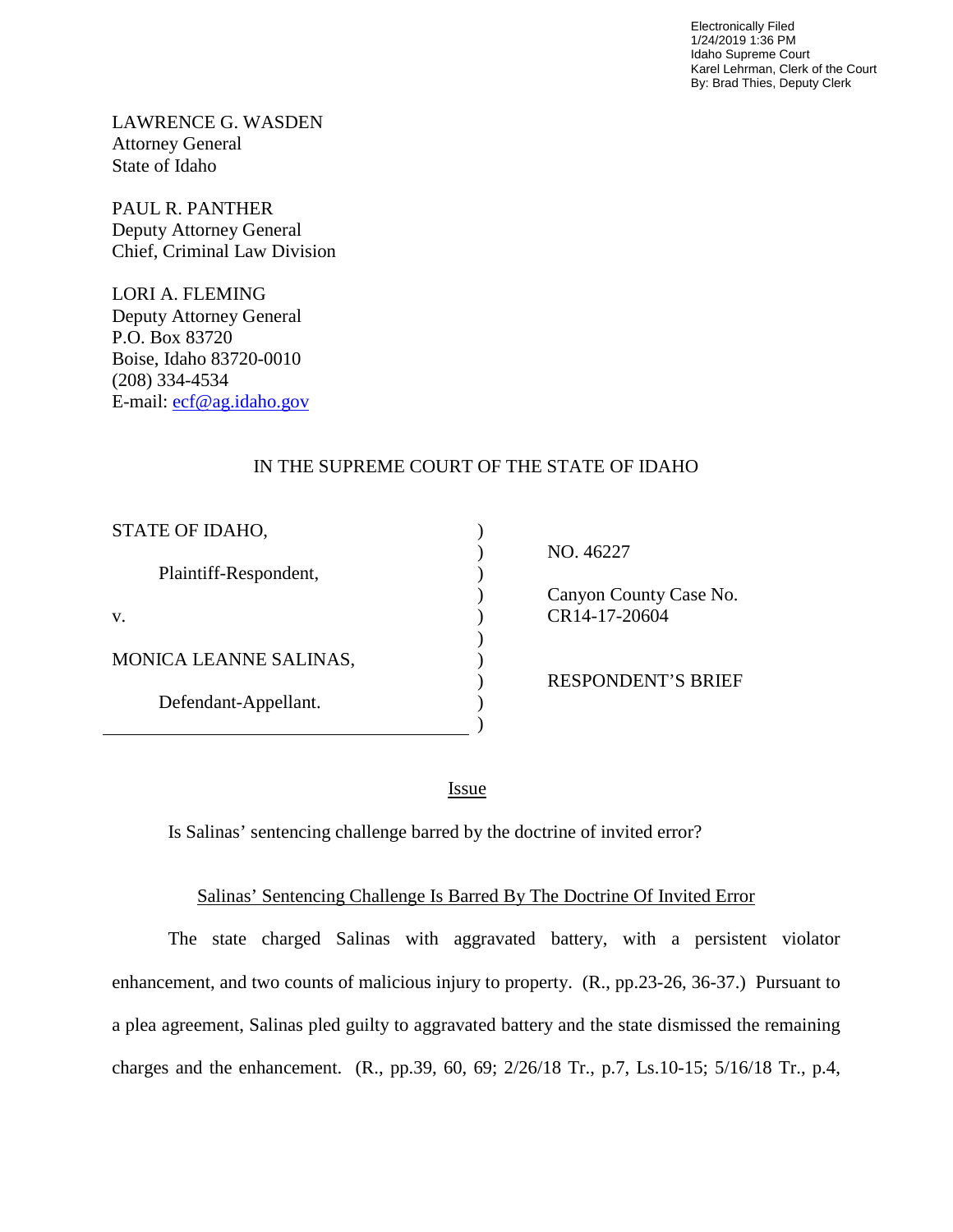Ls.3-5.) At sentencing, Salinas' counsel requested a sentence of 15 years, with five years fixed. (5/16/18 Tr., p.9, Ls.9-14.) The district court granted the request and imposed a unified sentence of 15 years, with five years fixed. (R., pp.67-68.) Salinas filed a notice of appeal timely from the judgment of conviction. (R., pp.73-75.)

"Mindful that she received the sentence she requested," Salinas nevertheless asserts that her sentence is excessive in light of her purported remorse, friend and family support, difficult childhood, substance abuse, and mental health issues. (Appellant's brief, pp.3-5.) Salinas' claim of an abuse of sentencing discretion is barred by the doctrine of invited error.

A party is estopped, under the doctrine of invited error, from complaining that a ruling or action of the trial court that the party invited, consented to or acquiesced in was error. State v. Castrejon, 163 Idaho 19, 21, 407 P.3d 606, 608 (Ct. App. 2017) (review denied Jan. 4, 2018) (citations omitted). This doctrine applies to sentencing decisions as well as to rulings during trial. Id. The purpose of the invited error doctrine is to prevent a party who caused or played an important role in prompting a trial court to take a certain action from later challenging that action on appeal. Id. at 22, 407 P.3d at 609 (citing State v. Blake, 133 Idaho 237, 240, 985 P.2d 117, 120 (1999)).

On appeal, Salinas acknowledges that "she received the sentence she requested." (Appellant's brief, pp.1, 3-4.) Because Salinas received the very sentence she requested, she cannot claim on appeal that the sentence is excessive. Therefore, Salinas' claim of an abuse of sentencing discretion is barred by the doctrine of invited error and Salinas' sentence should be affirmed.